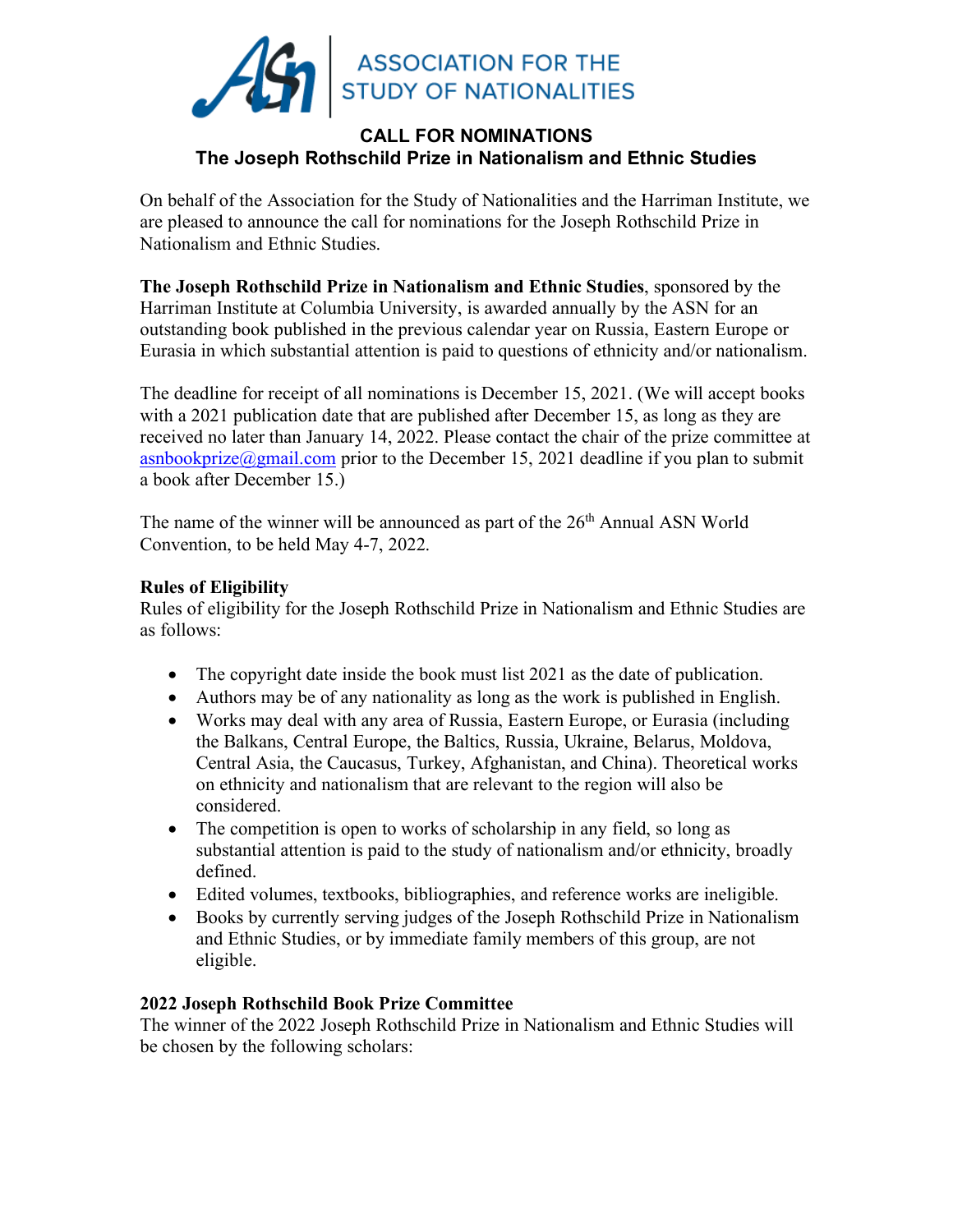

**Dmitry Gorenburg**, Harvard University; Committee Chair *(mailing address):* Dmitry Gorenburg 178 Richardson Dr Needham, MA 02492

**Florian Bieber**, University of Graz *(mailing address):* Univ.-Prof. Dr. Florian Bieber Professor of Southeast European History and Politics Center for Southeast European Studies University of Graz Schubertstrasse 21 A-8010 Graz Austria

### **Eleanor Knott**, LSE

*(mailing address):* Eleanor Knott Department of Methodology, London School of Economics, Houghton Street, London WC2A 2AE UK

### **John Paul Newman**, Maynooth University

(mailing address): John Paul Newman **History** Rhetoric House South Campus Maynooth University County Kildare Ireland

#### **Nominating Instructions**

Send one copy of each eligible monograph to each Committee member (see addresses above) **AND** to the ASN office at:

### **Rothschild Book Prize Nomination**

c/o Dr. Jennie Schulze Book Review Editor, Nationalities Papers Department of Political Science Duquesne University, College Hall 503 600 Forbes Ave Pittsburgh PA, 15282